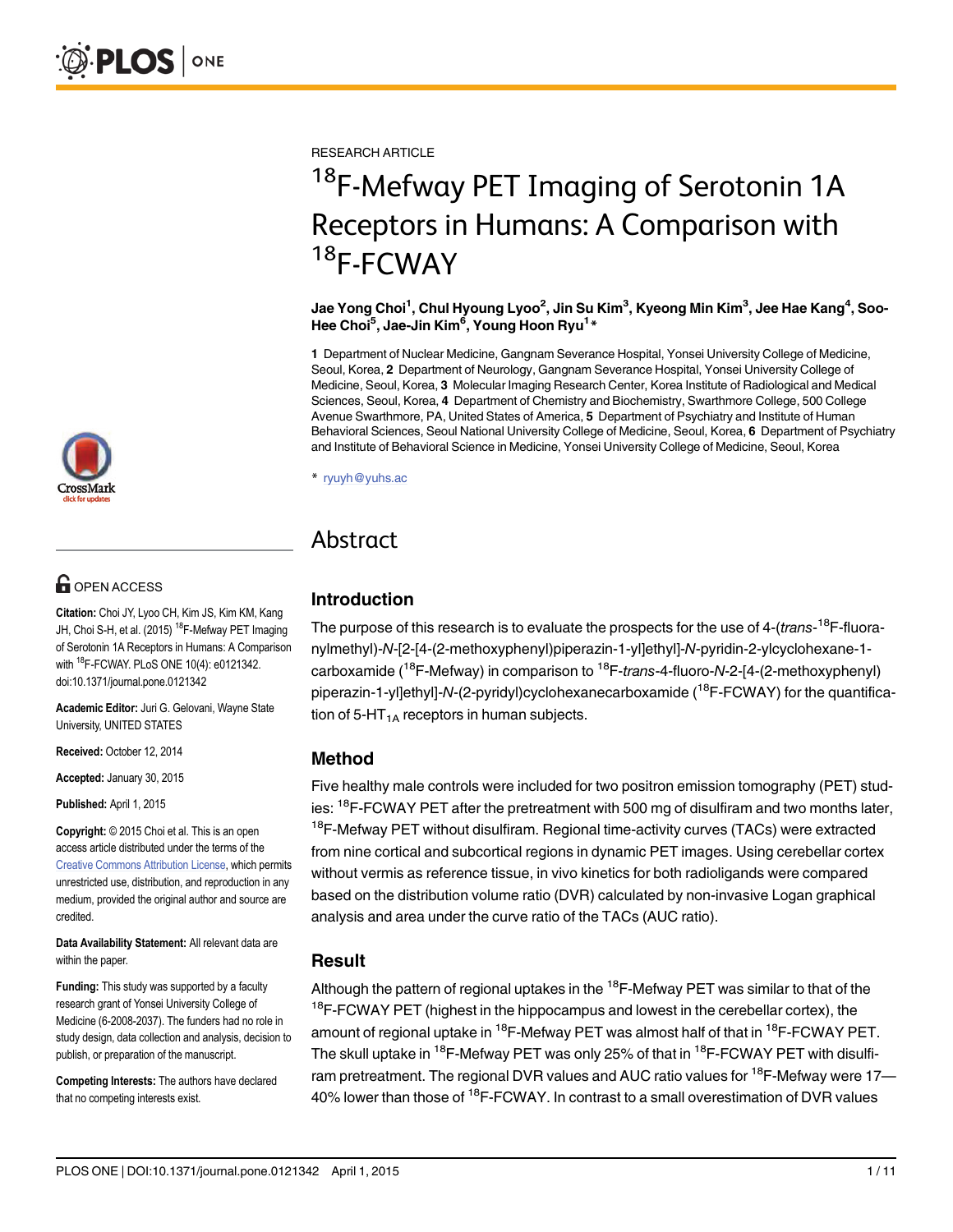<span id="page-1-0"></span>by AUC ratio values ( $<$  10%) in <sup>18</sup>F-FCWAY PET, the overestimation bias of AUC ratio values was much higher (up to 21%) in <sup>18</sup>F-Mefway PET.

#### **Conclusion**

As <sup>18</sup>F-Mefway showed lower DVR values and greater overestimation bias of AUC ratio values, <sup>18</sup>F-Mefway may appear less favorable than <sup>18</sup>F-FCWAY. However, in contrast to  $18$ F-FCWAY, the resistance to *in vivo* defluorination of  $18$ F-Mefway obviates the need for the use of a defluorination inhibitor. Thus, <sup>18</sup>F-Mefway may be a good candidate PET radioligand for 5-HT<sub>1A</sub> receptor imaging in human.

## Introduction

Serotonin 1A (5-hydroxytryptamine,  $5-HT<sub>1A</sub>$ ) receptors in the central nervous system belong to the G-protein coupled receptor family and play an important role in cognitive and emotional functions. Growing evidence demonstrates that the changes in  $5-HT<sub>1A</sub>$  receptor binding has been strongly implicated in the etiology of mental illnesses such as depression  $[1,2]$ , anxiety [\[3,4](#page-9-0)] and schizophrenia [\[5](#page-9-0)]. Thereby, the necessity of in vivo molecular imaging markers for 5-HT<sub>1A</sub> receptors has been increasingly recognized  $[6,7]$  $[6,7]$ .

Many radioligands for positron emission tomography (PET) imaging of  $5-HT<sub>1A</sub>$  receptors have been developed, the majority of which are structural analogues of N-[2-[4-(2-methoxyphenyl)-1-piperazinyl]ethyl]-N-2-pyridinylcyclohexanecarboxamide (WAY-100635), a 5-HT<sub>1A</sub> receptor antagonist with a highly selectivity and affinity [\[8](#page-9-0)]. Although extensive investigation has been performed to find effective PET radioligands in the last decades, only three radioligands are being used studies in human subjects:  $[^{11}\mathrm{C}]\mathrm{WAY}$ -100635,  $^{18}\mathrm{F}$ -trans-4-fluoro-N-2-[4-(2-methoxyphenyl)piperazin-1-yl]ethyl]-N-(2-pyridyl)cyclohexanecarboxamide  $(^{18}F-FCWAY)$ , and  $4-^{18}F-fluoranyl-N-[2-[4-(2-methoxyphenyl)piperazin-1-vl]ethyl]$ - $N$ -pyridin-2-ylbenzamide ( $^{18}$ F-MPPF).

The  ${}^{11}$ C-based radioligands have an intrinsic limitation for clinical studies because their short half-life of 20 min requires a expensive cyclotron in the proximity of PET imaging facilities. Besides these currently available  ${}^{11}$ C-labelled radioligands,  ${}^{18}$ F-FCWAY showed considerable defluorination in vivo  $[9,10]$  $[9,10]$  and <sup>18</sup>F-MPPF was susceptible to P-glycoprotein (P-gp)  $[11,12]$  $[11,12]$ . In vivo defluorination hampers the exact quantification of 5-HT<sub>1A</sub> receptor binding in superficial brain areas due to contamination from radioactivity in the skull. This defluorination in humans can be ameliorated by the pre-administration of disulfiram, resulting in improved brain PET images. However, as the disulfiram is difficult to use in practice and potentially neurotoxic  $[13,14]$  $[13,14]$  $[13,14]$ , there are limitations in widespread use of disulfiram for clinical study of <sup>18</sup>F-FCWAY PET.

To overcome this defluorination problem, the Mukherjee group developed 4-(trans-<sup>18</sup>Ffluoranylmethyl)-N-[2-[4-(2-methoxyphenyl)piperazin-1-yl]ethyl]-N-pyridin-2-ylcyclohexane-1-carboxamide ( $^{18}$ F-Mefway). This radiotracer extends the carbon bond on the cyclohexyl ring of <sup>18</sup>F-FCWAY to strengthen metabolic stability in vivo [\(Fig. 1\)](#page-2-0). <sup>18</sup>F-Mefway showed high affinity to the 5-HT<sub>1A</sub> receptors, excellent target-to-reference ratio, high-quality 5-HT<sub>1A</sub> specific images in the rhesus monkey even without disulfiram and favorable characteristics in human subject including low test-retest variability $[15-18]$  $[15-18]$  $[15-18]$  $[15-18]$ . Moreover, <sup>18</sup>F-Mefway showed kinetic properties, whole-body biodistribution, and dosimetry similar to [carbonyl-11C]WAY-100635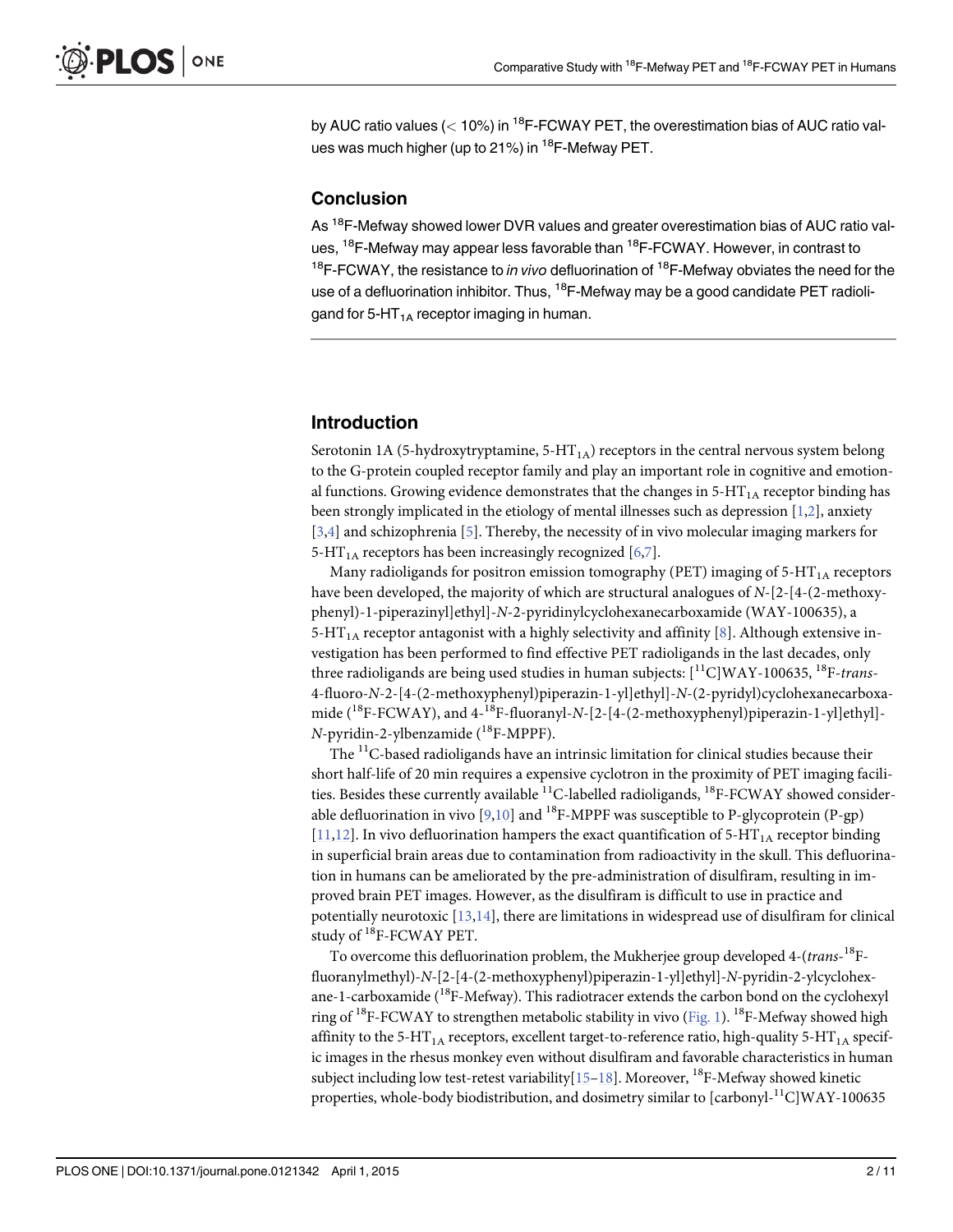<span id="page-2-0"></span>



[\[17\]](#page-9-0). Thus, in the present study we evaluated <sup>18</sup>F-Mefway for the quantification of 5-HT<sub>1A</sub> receptors in comparison with 18F-FCWAY in human subjects.

# Material and Methods

#### Ethic clearance

Five healthy male subjects (age =  $27.6 \pm 2.2$  years) participated in this study. Participants were screened using self-report questionnaires, including the Social Interaction Anxiety Scale [\[19\]](#page-10-0), Social Phobia Scale [\[19\]](#page-10-0), Brief Version of the Fear of Negative Evaluation Scale [[20\]](#page-10-0), and Beck Depression Inventory [[21](#page-10-0)]. All participants were medication-naïve and had no history of psychiatric disorder. Institutional Review Board of Gangnam Severance Hospital ethically approved this study. The individual in this study has given written informed consent.

## Radiosynthesis

<sup>18</sup>F-FCWAY and <sup>18</sup>F-Mefway were prepared as previously described [ $22,23$  $22,23$  $22,23$ ]. Specific activities at the time of injection were  $103.2 \pm 38.3$  and  $117.8 \pm 20.5$  GBq/µmol, respectively. The radiochemical purities of these radioligands were greater than 99%.

# Acquisition of images

All five subjects underwent two PET scans: first with  $^{18}$ F-FCWAY and second with  $^{18}$ F-Mefway. For <sup>18</sup>F-FCWAY PET, 500 mg of oral disulfiram was administered at 24 hours before the PET scan to inhibit in vivo defluorination. Participants were instructed not to drink alcohol the day before and 14 days after taking disulfiram [[24](#page-10-0)]. After two months,  $^{18}$ F-Mefway PET scans were performed without pretreatment with disulfiram. All brain PET images were acquired with an integrated PET with computed tomography (PET/CT) scanner (Biograph 40 TruePoint PET/ CT, Siemens Healthcare, Knoxville, TN, USA). A head holder was applied to minimize head movement, and brain CT images were acquired for attenuation correction (120 KeV, 180 mAs, 3 mm of slice thickness, 512 x 512 x 110 matrix with 0.67 x 0.67 x 2 mm of voxel size). After the bolus injection of radiotracers for 1 minute (259.7  $\pm$  23.7 MBq for <sup>18</sup>F-FCWAY and 276.8  $\pm$  29.2 MBq for <sup>18</sup>F-Mefway), we acquired dynamic PET scans data for 2 hours. Then, 33 time frames (6 x 30 sec, 3 x 1 min, 2 x 2 min, and 22 x 5 min) of attenuation-corrected dynamic PET images were reconstructed in the same matrix and with same voxel size as the CT images by using the ordered-subsets expectation maximization (OSEM) algorithm (iteration = 6 and subset = 16). In all subjects, high resolution T1-weighted brain magnetic resonance (MR) images were acquired in 1.5 T MR scanner (Signa Horizon, GE Medical Systems, Milwaukee, WI, USA) by using a fast spoiled gradient echo sequence (matrix =  $256 \times 256 \times 116$  matrix, voxel size =  $0.94 \times 0.94 \times 1.5$ mm, repetition time =  $8.5$  ms, echo time =  $1.8$  ms, field of view =  $240$  mm, flip angle =  $12^{\circ}$ ).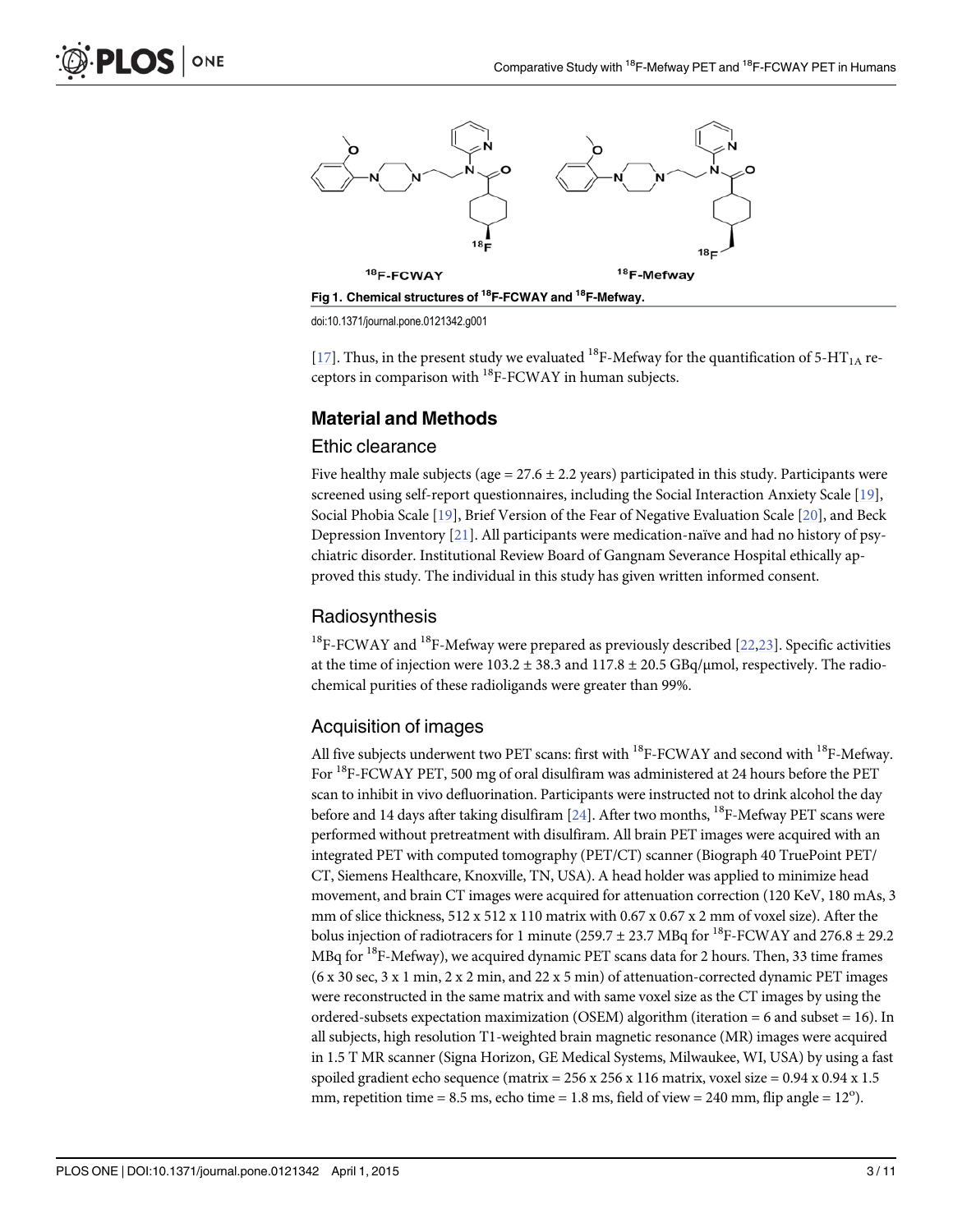# <span id="page-3-0"></span>Preprocessing of PET images

For motion correction, dynamic PET images were realigned to mean PET images except first three time frames by sum of squared difference dissimilarity measure and Powell algorithm (PMOD 3.1 software, PMOD Technologies Ltd., Adliswil, Switzerland). T1-weighed MR images were corrected for inhomogeneity and segmented into gray matter, white matter and cerebrospinal fluid with statistical parametric mapping 8 (SPM8; The Wellcome Trust Centre for Neuroimaging, University College London, UK) implemented in MATLAB 8 (MathWorks, Natick, MA). The segments of gray and white matter were binarized with a threshold 0.5 to create whole brain mask, and skull-stripped MR images were created by overlaying the whole brain mask on inhomogeneity-corrected MR images. Mean PET images were coregistered to the skull-stripped MR images. The dynamic PET images were spatially normalized to template space by using the transformation parameter normalizing skull stripped MR images to the skull-stripped Montreal Neurologic Institute (MNI) MR template. Finally, time-activity curves (TACs) of seven cortical (frontal, parietal, occipital, temporal, insula, cingulate cortices, and hippocampus) and two subcortical (striatum and cerebellum) regions were obtained by overlaying template volumes of interest (VOI) modified from automated anatomical labeling (AAL) template. For the cerebellum, the vermis was excluded from VOI since this area con-tains small amount of 5-HT<sub>1A</sub> receptors [[25](#page-10-0)]. The accumulation of radioactivity in skull caused by the partial-volume effect was evaluated. To obtain exact TAC of skull, individual cranial bone was extracted from CT image, and this mask for cranial bone was overlaid on individual PET images. Regional TACs were normalized for the body weight and administrated dose and converted to standardized uptake value (SUV) (radioactivity in kBq/cc x body weight in kg/injected dose in MBq).

# Kinetic analysis for binding values

We used cerebellar cortex without cerebellar vermis as reference tissue to obtain regional binding values. By using Ichise's multilinear reference tissue model (MRTM), individual  $k<sub>2</sub>$ ' was obtained from TAC of combined region (hippocampus and insula) with fixed time for the linearization ( $t^*$ ) at 60 minute [ $26$ ]. Then with these parameters, regional distribution volume ratio (DVR) values were calculated by using non-invasive Logan's graphical analysis method [\[27](#page-10-0)]. Parametric DVR images were created for visualization with same parameters and model.

Using 60 to 100 minute data, we also calculated regional area under the curve of TAC (AUC) ratio ( $AUC_{\text{target}}$  /  $AUC_{\text{reference}}$ ) with trapezoid method. Because the target-to-reference ratios show the plateau in this period.

# Statistical analysis

The Mann-Whitney U test was used to compare the DVR values between two radiotracers. Pearson's correlation was used to determination of relationship between DVR and AUC ratio. All statistical analyses were performed with Prism 5 (ver. 5.04, GraphPad).

# **Results**

# Comparison of skull uptake

The uptake of radioactivity in bone including skull is due to the presence of the radioactive  $18F$ -fluoride ions resulting from metabolism of the parent compounds. The degree of radiofluorination can be used in the indicator for metabolic stability in vivo. In  $^{18}$ F-FCWAY PET, skull uptake gradually increased to  $1.44 \pm 0.48$  SUV at 30 minutes and decreased to  $1.36 \pm 0.40$ SUV at 120 minutes. In contrast, the skull uptake of <sup>18</sup>F-Mefway rapidly reached its peak at 1.5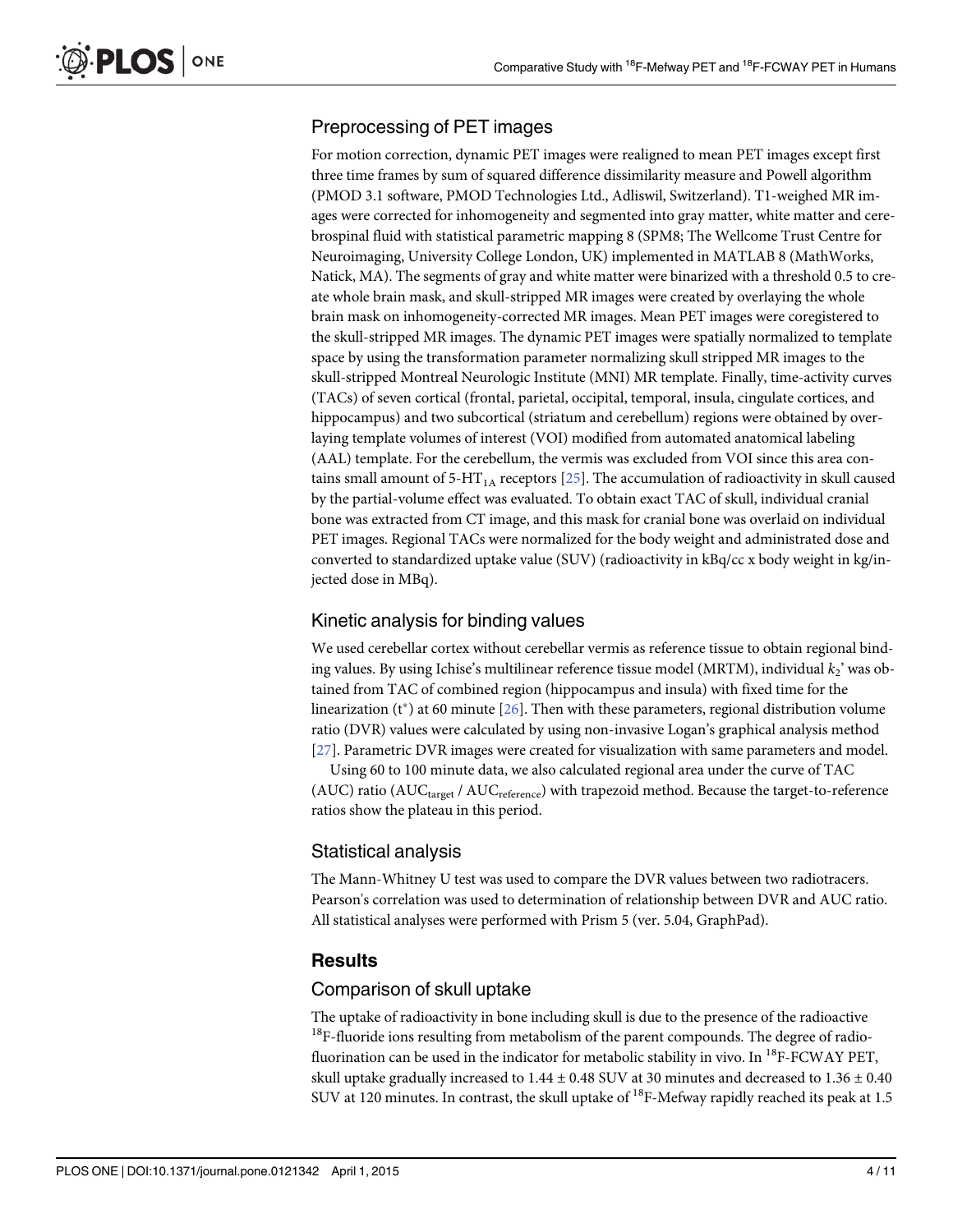<span id="page-4-0"></span>

Fig 2. Comparison of skull uptake in <sup>18</sup>F-FCWAY and <sup>18</sup>F-Mefway PET. Here, <sup>18</sup>F-FCWAY PET data were acquired with disulfiram pretreatment. Circles and error bars represent mean ± standard error of the mean (SEM) in five healthy controls (closed circle =  $^{18}$ F-FCWAY, open circle =  $^{18}$ F-Mefway).

minutes (1.04  $\pm$  0.21 SUV) and continuously decreased to 0.35  $\pm$  0.02 SUV at 120 minutes (Fig. 2). At 120 minutes, brain-to-skull ratio for <sup>18</sup>F-Mefway PET in the combined regions of insula and hippocampus was 1.58, which was similar to that for  $^{18}$ F-FCWAY PET (1.66).

#### Comparison of regional brain uptakes

The regional uptake patterns of both radiotracers were similar: from highest to lowest in following order hippocampus, insula, temporal, frontal, cingulate, parietal, occipital cortices, striatum and cerebellum (Figs.  $\frac{3}{2}$  and  $\frac{4}{2}$  $\frac{4}{2}$  $\frac{4}{2}$ ). However, regional peak SUV values for the <sup>18</sup>F-FCWAY PET are almost two fold than those of <sup>18</sup>F-Mefway PET. In <sup>18</sup>F-FCWAY PET, cortical uptake



Fig 3. Axial PET images of <sup>18</sup>F-FCWAY (upper) and <sup>18</sup>F-Mefway (lower). Time-averaged images using dynamic PET images of 20–40, 60–80, and 80–100 minute, respectively.

doi:10.1371/journal.pone.0121342.g003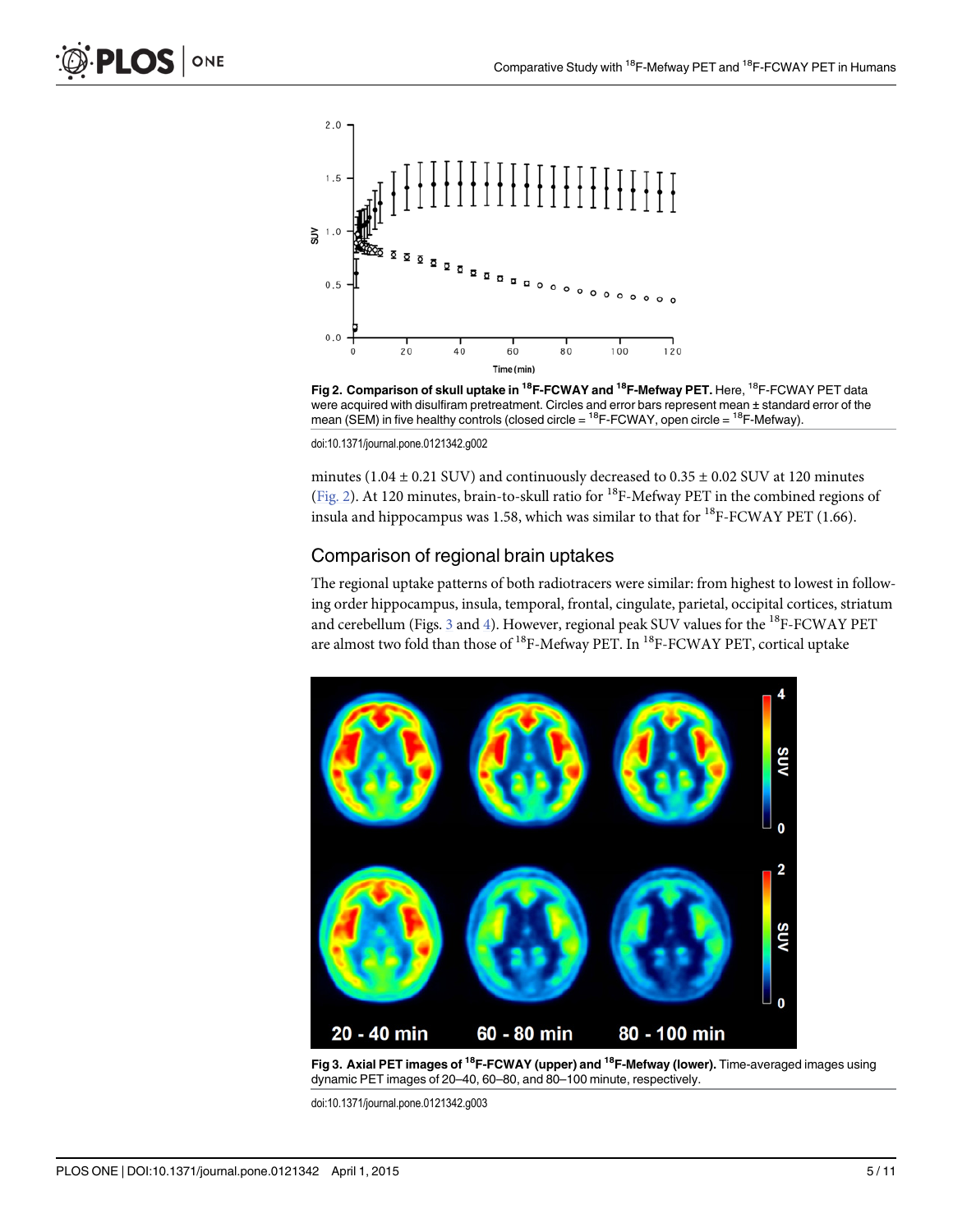<span id="page-5-0"></span>

[Fig 4. R](#page-4-0)egional time-activity curves of <sup>18</sup>F-FCWAY (A) and <sup>18</sup>F-Mefway (B) PET. Data represent mean values for five healthy controls.

continuously increased to 3.13 SUV at 30 minutes postinjection and slowly decreased (Fig. 4A). In  $^{18}$ F-Mefway PET, the peak (1.6 SUV) appeared at 10 minutes, and the decline of radioactivity was much faster than <sup>18</sup>F-FCWAY (Fig. 4B). The cerebellar radioactivity of <sup>18</sup>F-FCWAY was 2.5 times higher than that of <sup>18</sup>F-Mefway (Fig. 5A). Target-to-reference ratio of <sup>18</sup>F-FCWAY in the combined region of insula and hippocampus is 37% higher than that of  $^{18}$ F-Mefway, and this ratio for both radiotracers reached peudo-equilibrium after 60 minutes (Fig. 5B).

#### Comparison of regional binding values and parametric images

Regional DVR and AUC ratio values are summarized in [Table 1](#page-6-0) and Table A in [S1 File](#page-8-0). The <sup>18</sup>F-FCWAY PET showed higher DVR and AUC ratio values than <sup>18</sup>F-Mefway PET by 25– 63% and 23–57%, respectively. The AUC ratio values of both radiotracers strongly correlated with DVR values ( $R^2 = 0.97$ ). However, the AUC ratio values were generally overestimated compared to DVR values, and the regions with high density of  $5-HT<sub>1A</sub>$  receptor tended to show higher overestimation bias than those with low density of receptor. This overestimation bias was greater for <sup>18</sup>F-Mefway than <sup>18</sup>F-FCWAY ([Table 1](#page-6-0) and [Fig. 6](#page-6-0)). Similarly, parametric DVR images of <sup>18</sup>F-FCWAY PET showed higher DVR values than those of <sup>18</sup>F-Mefway PET [\(Fig. 7](#page-7-0) and Fig. A in [S1 File\)](#page-8-0).



Fig 5. Comparison of cerebellar uptake (A) and target-to-reference ratio (B) in the hippocampus between <sup>18</sup>F-FCWAY and <sup>18</sup>F-Mefway PET. Circles and error bars represent mean ± standard error of the mean (SEM) in five healthy controls (closed circle =  $^{18}$ F-FCWAY, open circle =  $^{18}$ F-Mefway).

doi:10.1371/journal.pone.0121342.g005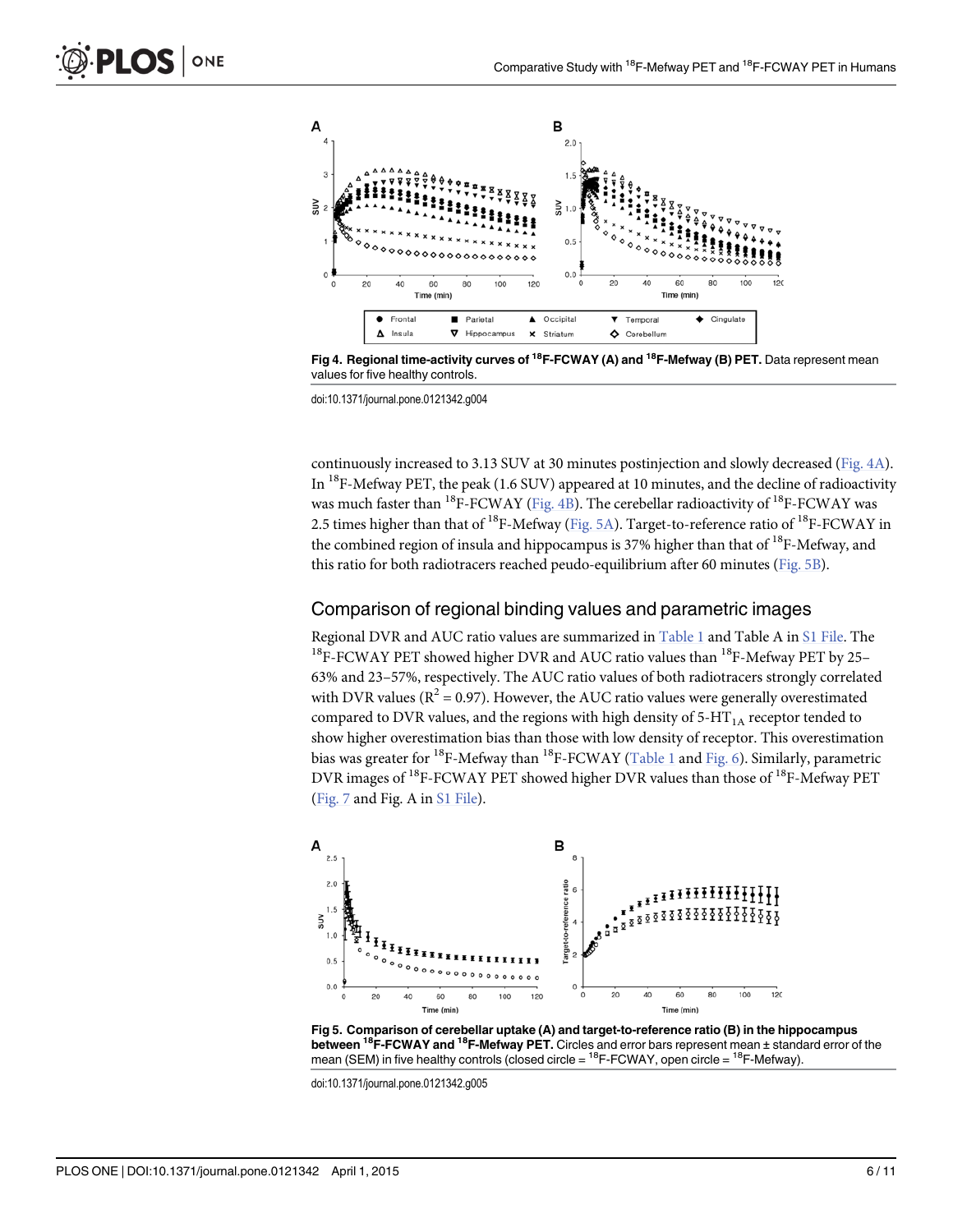<span id="page-6-0"></span>

| <b>Regions</b>     | $18$ F-FCWAY    |                  |      | <sup>18</sup> F-Mefway       |                  |      |  |
|--------------------|-----------------|------------------|------|------------------------------|------------------|------|--|
|                    | <b>DVR</b>      | <b>AUC ratio</b> | bias | <b>DVR</b>                   | <b>AUC ratio</b> | bias |  |
| <b>Frontal</b>     | $3.27 \pm 0.44$ | $3.70 \pm 0.45$  | 0.12 | $2.00 \pm 0.30 \pm 1$        | $2.36 \pm 0.38$  | 0.15 |  |
| <b>Parietal</b>    | $2.95 \pm 0.48$ | $3.32 \pm 0.50$  | 0.11 | $1.80 \pm 0.26$ ‡            | $2.11 \pm 0.32$  | 0.15 |  |
| Occipital          | $2.53 \pm 0.34$ | $2.81 \pm 0.34$  | 0.10 | $1.63 \pm 0.21$ ‡            | $1.87 \pm 0.25$  | 0.13 |  |
| <b>Temporal</b>    | $3.93 \pm 0.53$ | $4.33 \pm 0.48$  | 0.09 | $2.42 \pm 0.39$              | $2.98 \pm 0.51$  | 0.19 |  |
| Cingulate          | $3.16 \pm 0.63$ | $3.62 \pm 0.70$  | 0.13 | $1.96 \pm 0.39$ <sup>+</sup> | $2.35 \pm 0.42$  | 0.17 |  |
| <b>Insula</b>      | $4.32 \pm 0.83$ | $4.87 \pm 0.78$  | 0.11 | $2.63 \pm 0.53$ ‡            | $3.26 \pm 0.65$  | 0.19 |  |
| <b>Hippocampus</b> | $4.60 \pm 1.19$ | $4.79 \pm 0.66$  | 0.04 | $3.06 \pm 0.68$              | $3.82 \pm 0.82$  | 0.20 |  |
| <b>Striatum</b>    | $1.72 \pm 0.46$ | $1.84 \pm 0.40$  | 0.07 | 1.35 ± 0.23                  | $1.50 \pm 0.21$  | 0.10 |  |

#### [Table 1.](#page-5-0) Regional DVR and AUC ratio values for <sup>18</sup>F-FCWAY and <sup>18</sup>F-Mefway PET.

Data are presented as mean ± SD. Bias was calculated as (mean AUC ratio—mean DVR)/mean AUC ratio.

 $*P < 0.05$ ,

 $\text{^{\text{t}}}$ P $<$  0.01,

 $^{\ddagger}$ P $<$  0.001.

doi:10.1371/journal.pone.0121342.t001

#### **Discussion**

We found that the binding pattern of  ${}^{18}$ F-Mefway PET was similar to that of  ${}^{18}$ F-FCWAY PET with disulfiram. Although lower brain uptake, lower binding values, and greater overestimation bias of AUC ratio values of <sup>18</sup>F-Mefway may be shortcomings of <sup>18</sup>F-Mefway compared to  $18F-FCWAY$ , the greatest advantage of  $18F-Mefway$  was little skull uptake resulting from in vivo defluorination. Thus, this radiotracer obviates the need for the use of disulfiram, a defluorination blocker, which may be necessary for the <sup>18</sup>F-FCWAY PET in order to obtain clean brain signals. In addition, the radioactivity in the cerebellum for the 18F-Mefway PET was lower than that of <sup>18</sup>F-FCWAY. Cerebellum is regarded as non-specific binding region because this area is almost devoid of 5-HT<sub>1A</sub> receptors. The low cerebellar uptake gives rise to high contrast PET images re-sults from the low background. This result is similar to the binding data in [Table 2](#page-7-0). Binding affinity of  $18F$ -Mefway showed the highest value, and the binding potential of  $18F$ -Mefway was almost two fold higher than the <sup>18</sup>F-MPPF, same <sup>18</sup>F-labeled radioligand for 5-HT<sub>1A</sub> receptor [[28](#page-10-0)]. Therefore, <sup>18</sup>F-Mefway may be a promising radioligand for 5-HT<sub>1A</sub> receptor imaging in human.





doi:10.1371/journal.pone.0121342.g006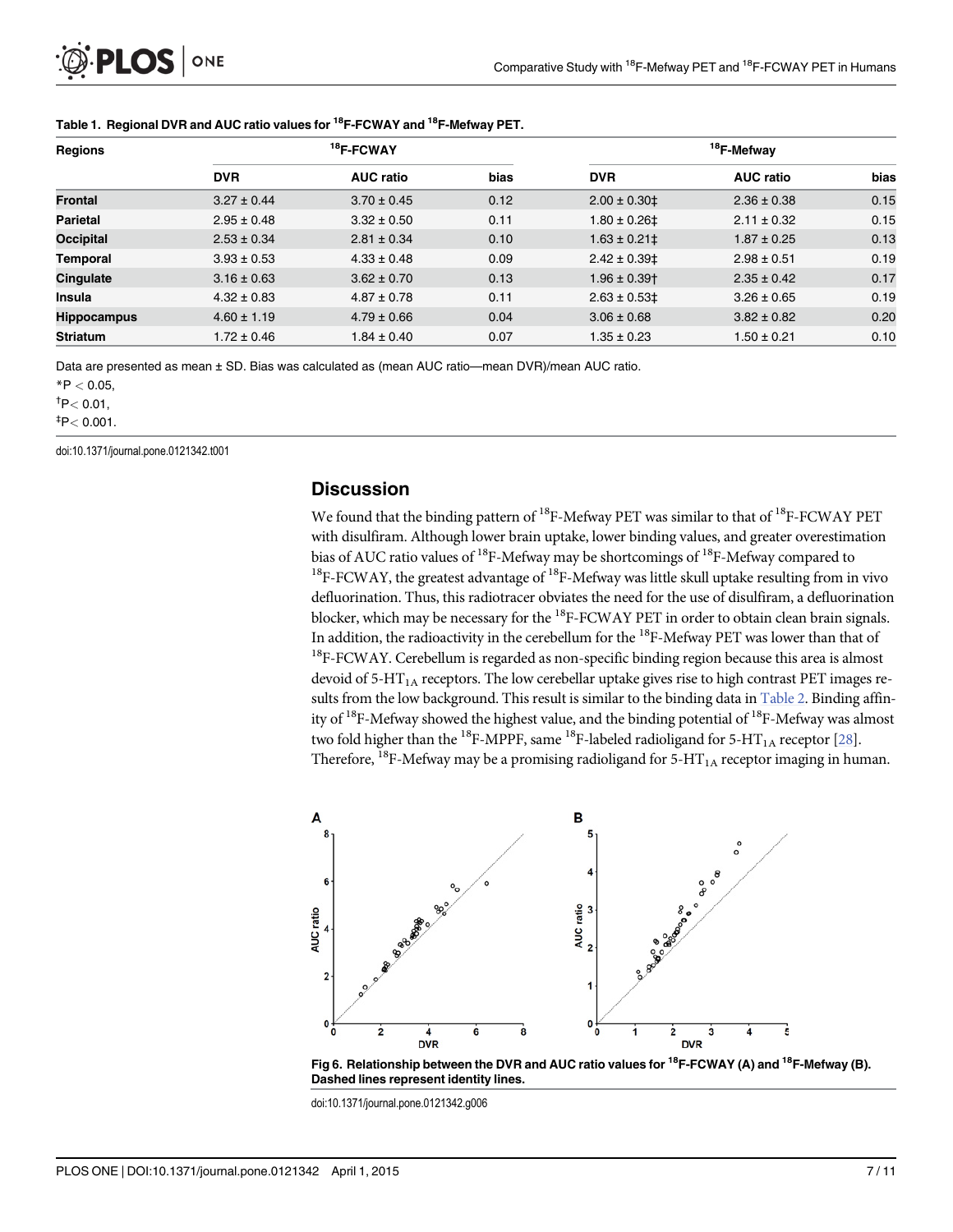

[Fig 7. V](#page-5-0)oxel-wise parametric mapping for  ${}^{18}$ F-FCWAY (A) and  ${}^{18}$ F-Mefway (B).

Reference method for kinetic modeling utilizes indirect input curves in the reference tissue which is devoid of interesting receptors. Cerebellar gray matter and vermis contain noticeable 5-HT<sub>1A</sub> receptors whereas cerebellar white matter has few 5-HT<sub>1A</sub> receptors in humans [\[25\]](#page-10-0). Therefore we calculated regional binding values using the white matter as previously recommended [[29,30](#page-10-0)]

In the present study, the brain uptake values of  $^{18}$ F-Mefway PET were lower than those estimated in the rhesus monkey  $[31]$  $[31]$  $[31]$ . This discrepancy may be partly explained by the species differences in the enzyme system metabolizing the radiotracer and the substrate activity for P-gp. First, cytochrome P450 (CYP) transforms lipophilic drugs into more polar compounds that can be easily eliminated from the body [\[32\]](#page-10-0). The majority of CYP enzymes are conserved

|  |  |  | Table 2. Comparison of the radiotracers for WAY-100635 derivatives. |
|--|--|--|---------------------------------------------------------------------|
|--|--|--|---------------------------------------------------------------------|

| Radiotracer                    | Binding affinity <sup>a</sup> ( $IC_{50}$ , nM) | <b>Binding potential</b> |          |               |           |             |
|--------------------------------|-------------------------------------------------|--------------------------|----------|---------------|-----------|-------------|
|                                |                                                 | Frontal                  | Temporal | <b>Insula</b> | Cinqulate | Hippocampus |
| $11$ C-WAY-100635 <sup>b</sup> | $\overline{\phantom{a}}$                        | 3.23                     | 4.75     | 5.45          | 4.2       | 4.24        |
| $18$ F-MPPF $\text{c}$         | 3.66                                            | 0.61                     | 0.85     | 0.96          | 0.75      | 1.43        |
| <sup>18</sup> F-FCWAY          | 2.16                                            | 2.27                     | 2.93     | 3.32          | 2.16      | 3.60        |
| <sup>18</sup> F-Mefway         | 1.49                                            | 1.11                     | 1.50     | 1.75          | 1.09      | 2.07        |

 $^{\rm a}$ IC<sub>50</sub> measured in human recombinant 5-HT<sub>1A</sub> receptors expressed in Chinese hamster ovary cells by using <sup>3</sup>H-WAY-100635 <u>[[28\]](#page-10-0)</u>.

 $b, c$  Binding potential values for <sup>11</sup>C-WAY-100635 and <sup>18</sup>F-MPPF are calculated differently [[37](#page-10-0)], [\[38](#page-10-0)].

For <sup>18</sup>F-FCWAY and <sup>18</sup>F-Mefway, binding potential values were calculated as DVR—1. DVR was a mean value in the various brain regions (this work).

doi:10.1371/journal.pone.0121342.t002

<span id="page-7-0"></span> $PLOS$  ONE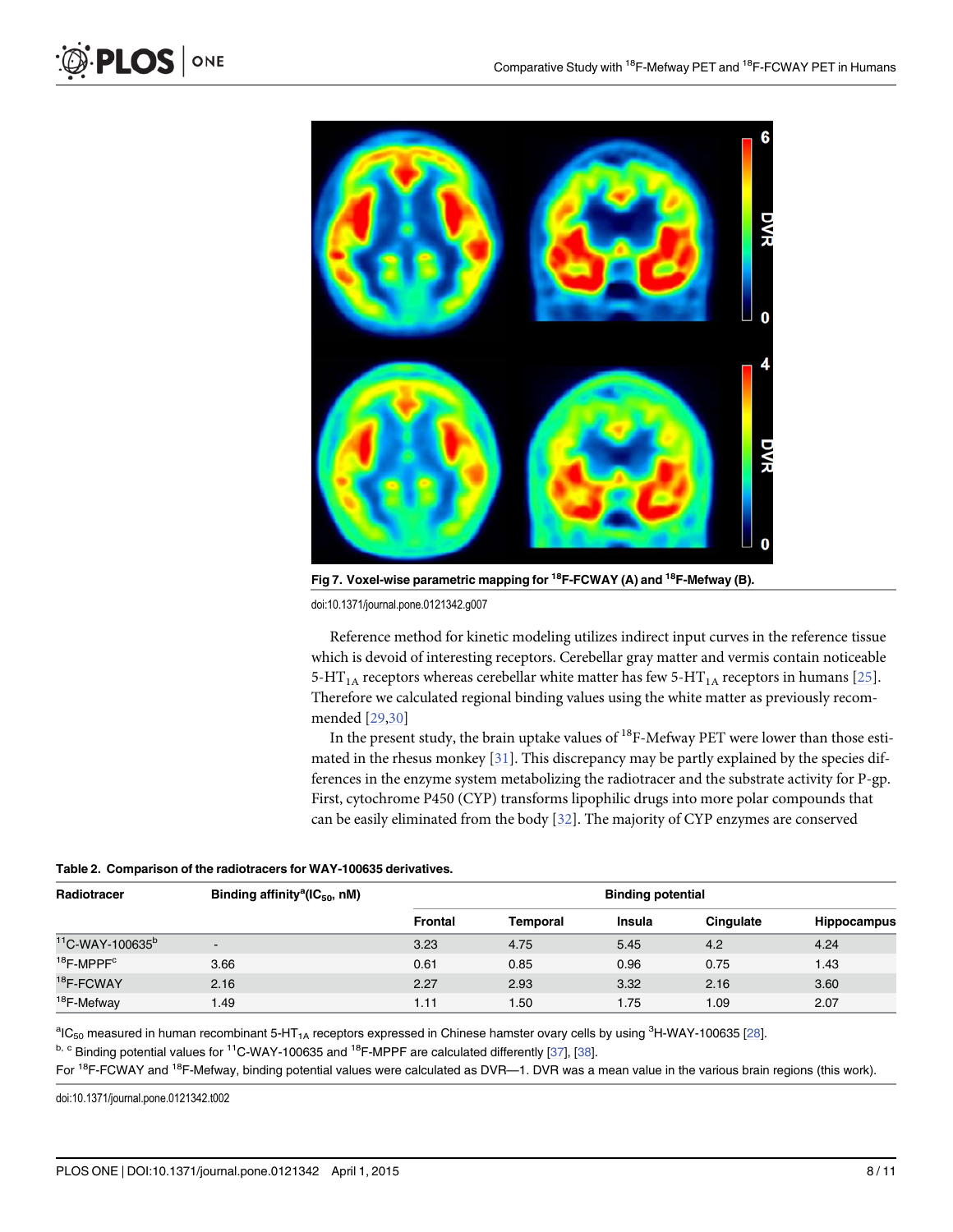<span id="page-8-0"></span>among species but some isoforms of CYP were shown to generate species differences in drug metabolism [\[33\]](#page-10-0). For instance, various CYP3A isoforms exist in difference species. CYP3A4, 3A5, 3A7 and 3A43 are the major drug-metabolizing isoforms for humans whereas CYP3A8 is important for monkey. Second, P-gp is an efflux transporter located in the apical side of the endothelial cell of the blood brain barrier (BBB) and plays a role in removal of potentially harmful compounds such as toxic substances from the brain  $[34]$  $[34]$  $[34]$ . Similarly, the brain uptake of a radiotracer, which is a substrate for P-gp, can be affected by P-gp function. The  ${}^{11}C-(R)$ -RWAY and <sup>18</sup>F-MPPF, 5-HT<sub>1A</sub> receptor antagonists, were found to be P-gp substrates in rodents and showed low brain uptake  $[12,35]$  $[12,35]$  $[12,35]$ . Thus, it may be possible that the P-gp function partially contributed to lower brain radioactivity of  ${}^{18}$ F-Mefway PET in this study. However, the intervention of different CYP enzymes and P-gp merits further investigation.

Faster plasma clearance and slower tissue clearance increases the apparent volume of distribution and target-to-reference ratio in transient equilibrium, and thus, this results in overestimation bias compared to the total volume of distribution and DVR values derived from kinetic modeling. Moreover, the overestimation bias is clearly affected by regional receptor density [\[36](#page-10-0)]. In the present study, the AUC ratio values were higher than the DVR values for both radiotracers, and the overestimation bias of AUC ratio values were higher for the  $^{18}$ F-Mefway than <sup>18</sup>F-FCWAY. The regional overestimation bias of <sup>18</sup>F-Mefway was disproportional; highest in the hippocampus (20%) and lowest in the striatum (10%). AUC tissue to reference ratio can easily applied to estimate the receptor binding to the target tissue. This large bias deduces low accuracy of AUC ratio methods, therefore care should be taken for the large clinical studies of <sup>18</sup>F-Mefway PET with static PET scans.

Although defluorination and resulting high skull uptake is a major metabolic problem for some <sup>18</sup>F-labeled radioligands, there is no uniform, established method to prevent this issue. The CYP2E1 and glutathione S-transferase are related with the defluorination of <sup>18</sup>F-FCWAY and 18F-SP203, respectively. Disulfiram, a direct CYP2E1 inhibitor, can be applied to prevent defluorination in human [[24](#page-10-0)]. Because of its known neurotoxicity particularly to the globus pallidus, striatum, and substantia nigra and resulting extrapyramidal signs, its clinical application may be limited  $[13,14]$  $[13,14]$  $[13,14]$  $[13,14]$  $[13,14]$ . Thus, little skull uptake <sup>18</sup>F-Mefway even without defluorination blocker is greatest advantage over <sup>18</sup>F-FCWAY.

There are limitations in this study. First, we did not acquire plasma input function nor metabolite assay, which might useful for fully analyzing the characteristics of  $^{18}$ F-Mefway. Second, we did not correct the cerebellum for vascular radioactivity or uptake of labeled mebolites as has been done with previous <sup>18</sup>F-FCWAY studies. These factors may be causes for a moderate decrease in target-to-reference ratios at the late times. Further studies should be necessary to make these things clear.

## Conclusion

Although the <sup>18</sup>F-Mefway PET showed relatively low brain uptake and DVR values compared to  $^{18}$ F-FCWAY PET with disulfiram pretreatment,  $^{18}$ F-Mefway has reasonable binding values with little skull uptake. Therefore, <sup>18</sup>F-Mefway may be a good candidate PET radioligand in human use.

## Supporting Information

[S1 File.](http://www.plosone.org/article/fetchSingleRepresentation.action?uri=info:doi/10.1371/journal.pone.0121342.s001) Fig. A, Comparison of voxel-wise parametric mapping for 18F-FCWAY (A) and 18F-Mefway (B). Table A, Comparison of reference tissue models. (DOCX)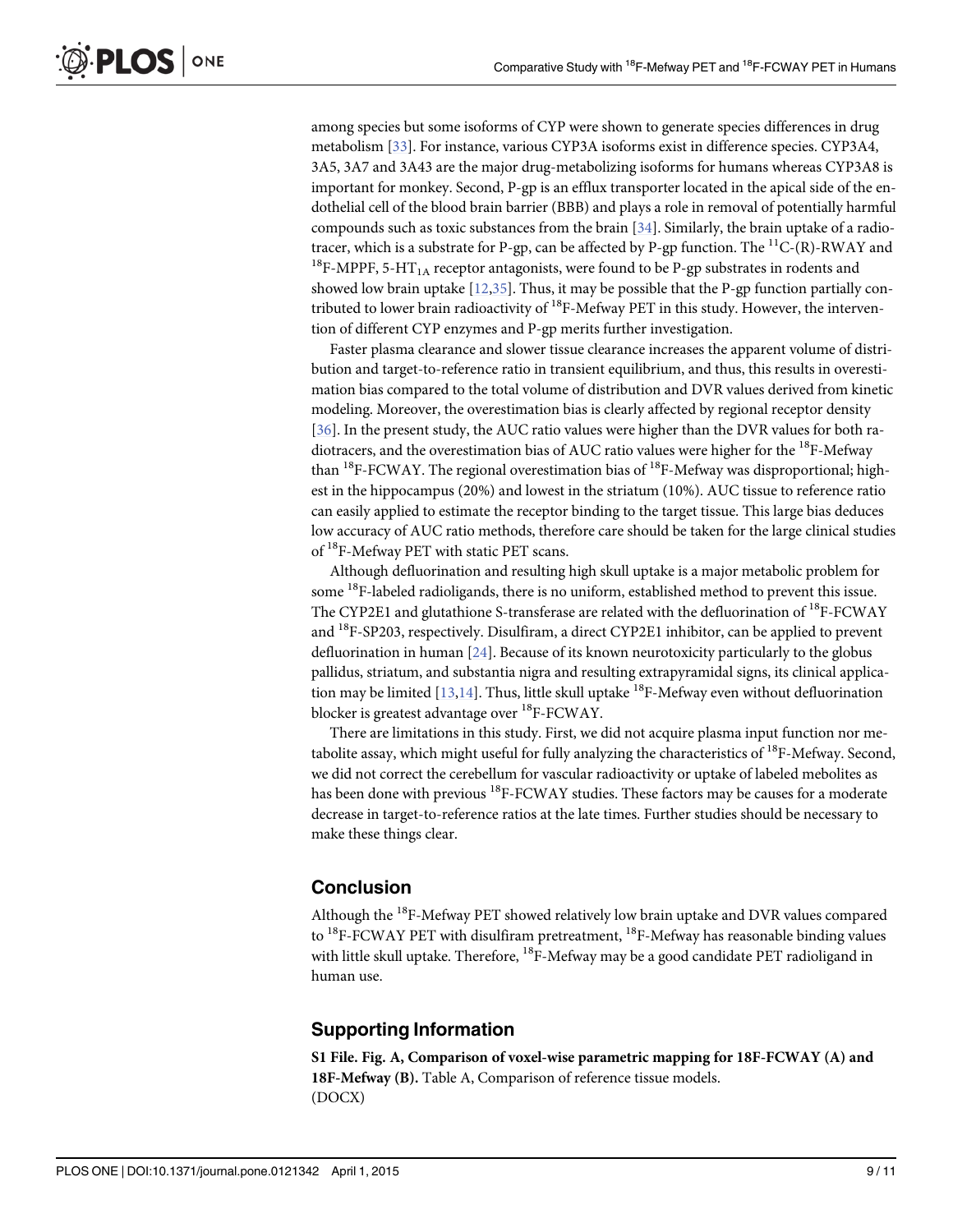# <span id="page-9-0"></span>Acknowledgments

The authors express their gratitude to Nambuk Medical Co,LTD. for proving F-18 and to Taeho Song, Wontaek Lee and Minsu Jeon for the technical support in the PET experiments.

# Author Contributions

Conceived and designed the experiments: JYC YHR. Performed the experiments: JYC JSK KMK. Analyzed the data: JYC CHL JSK KMK. Contributed reagents/materials/analysis tools: JJK SHC. Wrote the paper: JHK.

## References

- [1.](#page-1-0) Drevets WC, Thase ME, Moses-Kolko EL, Price J, Frank E, Kupfer DJ, et al. Serotonin-1A receptor imaging in recurrent depression: replication and literature review. Nucl Med Biol.2007; 34(7): 865–877. PMID: [17921037](http://www.ncbi.nlm.nih.gov/pubmed/17921037)
- [2.](#page-1-0) Moses-Kolko EL, Wisner KL, Price JC, Berga SL, Drevets WC, Hanusa BH, et al. Serotonin 1A receptor reductions in postpartum depression: a positron emission tomography study. Fertil Steril.2008; 89(3): 685–692. PMID: [17543959](http://www.ncbi.nlm.nih.gov/pubmed/17543959)
- [3.](#page-1-0) Akimova E, Lanzenberger R, Kasper S The serotonin-1A receptor in anxiety disorders. Biol Psychiatry.2009; 66(7): 627–635. doi: [10.1016/j.biopsych.2009.03.012](http://dx.doi.org/10.1016/j.biopsych.2009.03.012) PMID: [19423077](http://www.ncbi.nlm.nih.gov/pubmed/19423077)
- [4.](#page-1-0) Lanzenberger RR, Mitterhauser M, Spindelegger C, Wadsak W, Klein N, Mien LK, et al. Reduced serotonin-1A receptor binding in social anxiety disorder. Biol Psychiatry.2007; 61(9): 1081–1089. PMID: [16979141](http://www.ncbi.nlm.nih.gov/pubmed/16979141)
- [5.](#page-1-0) Yasuno F, Suhara T, Ichimiya T, Takano A, Ando T, Okubo Y Decreased 5-HT<sub>1A</sub> receptor binding in amygdala of schizophrenia. Biol Psychiatry.2004; 55(5): 439-444. PMID: [15023569](http://www.ncbi.nlm.nih.gov/pubmed/15023569)
- [6.](#page-1-0) Grasby PM, Bench C Neuroimaging of mood disorders. Curr Opin Psychiatry.1997; 10(2): 73–78.
- [7.](#page-1-0) Kumar JS, Mann JJ PET tracers for 5-HT<sub>1A</sub> receptors and uses thereof. Drug Discov Today.2007; 12 (17–18): 748–756.
- [8.](#page-1-0) Paterson LM, Kornum BR, Nutt DJ, Pike VW, Knudsen GM 5-HT radioligands for human brain imaging with PET and SPECT. Med Res Rev.2013; 33(1): 54–111. doi: [10.1002/med.20245](http://dx.doi.org/10.1002/med.20245) PMID: [21674551](http://www.ncbi.nlm.nih.gov/pubmed/21674551)
- [9.](#page-1-0) Carson RE, Lang L, Watabe H, Der MG, Adams HR, Jagoda E, et al. PET evaluation of [<sup>18</sup>F]FCWAY, an analog of the  $5$ -HT<sub>1A</sub> receptor antagonist, WAY-100635. Nucl Med Biol.2000; 27(5): 493–497. PMID: [10962257](http://www.ncbi.nlm.nih.gov/pubmed/10962257)
- [10.](#page-1-0) Tipre DN, Zoghbi SS, Liow JS, Green MV, Seidel J, Ichise M, et al. PET imaging of brain 5-HT<sub>1A</sub> receptors in rat in vivo with <sup>18</sup>F-FCWAY and improvement by successful inhibition of radioligand defluorination with miconazole. J Nucl Med.2006; 47(2): 345–353. PMID: [16455642](http://www.ncbi.nlm.nih.gov/pubmed/16455642)
- [11.](#page-1-0) Lacan G, Plenevaux A, Rubins DJ, Way BM, Defraiteur C, Lemaire C, et al. Cyclosporine, a P-glycoprotein modulator, increases [<sup>18</sup>F]MPPF uptake in rat brain and peripheral tissues: microPET and ex vivo studies. Eur J Nucl Med Mol Imaging.2008; 35(12): 2256–2266. doi: [10.1007/s00259-008-0832-z](http://dx.doi.org/10.1007/s00259-008-0832-z) PMID: [18604533](http://www.ncbi.nlm.nih.gov/pubmed/18604533)
- [12.](#page-1-0) Passchier J, van Waarde A, Doze P, Elsinga PH, Vaalburg W Influence of P-glycoprotein on brain up-take of [<sup>18</sup>F]MPPF in rats. Eur J Pharmacol.2000; 407(3): 273–280. PMID: [11068023](http://www.ncbi.nlm.nih.gov/pubmed/11068023)
- [13.](#page-1-0) Cho YN, Lyoo CH, Lee MS Imaging evidence of nigral damage in dystonia secondary to disulfiram intoxication. Mov Disord.2011; 26(4): 763–764. doi: [10.1002/mds.23496](http://dx.doi.org/10.1002/mds.23496) PMID: [21312276](http://www.ncbi.nlm.nih.gov/pubmed/21312276)
- [14.](#page-1-0) Laplane D, Attal N, Sauron B, de Billy A, Dubois B Lesions of basal ganglia due to disulfiram neurotoxic-ity. J Neurol Neurosurg Psychiatry.1992; 55(10): 925-929. PMID: [1431956](http://www.ncbi.nlm.nih.gov/pubmed/1431956)
- [15.](#page-1-0) Choi JY, Kim CH, Jeon TJ, Kim BS, Yi CH, Woo KS, et al. Effective microPET imaging of brain 5-HT<sub>1A</sub> receptors in rats with [<sup>18</sup>F]MeFWAY by suppression of radioligand defluorination. Synapse.2012; 66 (12): 1015–1023. doi: [10.1002/syn.21607](http://dx.doi.org/10.1002/syn.21607) PMID: [22927318](http://www.ncbi.nlm.nih.gov/pubmed/22927318)
- 16. Hillmer AT, Wooten DW, Bajwa AK, Higgins AT, Lao PJ, Betthauser TJ, et al. First-in-human evaluation of 18F-mefway, a PET radioligand specific to serotonin-1A receptors. J Nucl Med.2014; 55(12): 1973– 1979. doi: [10.2967/jnumed.114.145151](http://dx.doi.org/10.2967/jnumed.114.145151) PMID: [25453045](http://www.ncbi.nlm.nih.gov/pubmed/25453045)
- [17.](#page-1-0) Saigal N, Bajwa AK, Faheem SS, Coleman RA, Pandey SK, Constantinescu CC, et al. Evaluation of serotonin 5-HT<sub>1A</sub> receptors in rodent models using  $[^{18}F]$ mefway PET. Synapse.2013; 67(9): 596–608. doi: [10.1002/syn.21665](http://dx.doi.org/10.1002/syn.21665) PMID: [23504990](http://www.ncbi.nlm.nih.gov/pubmed/23504990)
- [18.](#page-1-0) Saigal N, Pichika R, Easwaramoorthy B, Collins D, Christian BT, Shi B, et al. Synthesis and biologic evaluation of a novel serotonin 5-HT<sub>1A</sub> receptor radioligand, <sup>18</sup>F-labeled mefway, in rodents and imaging by PET in a nonhuman primate. J Nucl Med.2006; 47(10): 1697–1706. PMID: [17015907](http://www.ncbi.nlm.nih.gov/pubmed/17015907)